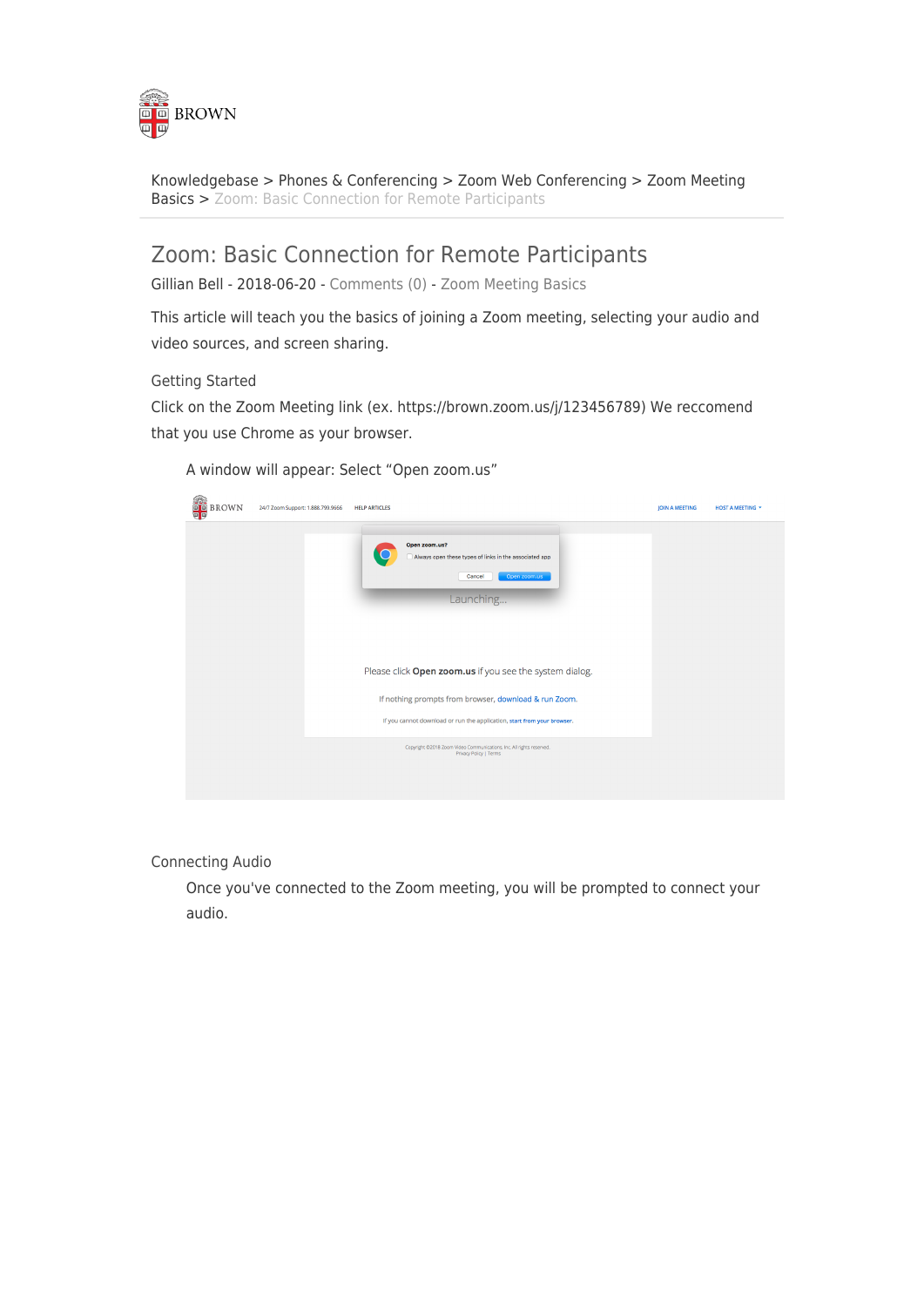

If you want to use your computer's internal microphone and speakers, select "**Join Audio Conference by Computer**." Zoom will automatically select your device's internal speakers and microphone.

You can test or choose other devices, like an external speaker or microphone, by selecting "**Test Computer Mic and Speakers**" in the Audio settings.

| You can select other speakers and microphones using the drop down menus. |  |  |
|--------------------------------------------------------------------------|--|--|
|                                                                          |  |  |

| Audio                                                                             |  |  |  |  |  |  |
|-----------------------------------------------------------------------------------|--|--|--|--|--|--|
|                                                                                   |  |  |  |  |  |  |
| Recording Advanced Features Statistics Accessibility<br>General<br>Audio<br>Video |  |  |  |  |  |  |
| Speaker                                                                           |  |  |  |  |  |  |
| <b>Test Speaker</b><br>Built-in Output (Internal Speakers)<br>٥                   |  |  |  |  |  |  |
| Click Test Speaker to make sure you can hear others                               |  |  |  |  |  |  |
| <b>Output Level:</b>                                                              |  |  |  |  |  |  |
| <b>Output Volume:</b><br>Microphone                                               |  |  |  |  |  |  |
| Please speak to your microphone. If you can not see the volume indicator          |  |  |  |  |  |  |
| blinking, select a different mic.                                                 |  |  |  |  |  |  |
| <b>Test Mic</b><br>Built-in Microphone (Internal Microphone)                      |  |  |  |  |  |  |
| Input Level:                                                                      |  |  |  |  |  |  |
| Input Volume:                                                                     |  |  |  |  |  |  |
| Automatically adjust microphone settings                                          |  |  |  |  |  |  |
| Automatically join audio by computer when joining a meeting                       |  |  |  |  |  |  |
| Always mute microphone when joining meeting                                       |  |  |  |  |  |  |
| Enable Stereo                                                                     |  |  |  |  |  |  |
| Do not prompt joining audio when I join a meeting using 3rd party audio           |  |  |  |  |  |  |

You can change your audio selections while you're in the Zoom meeting by selecting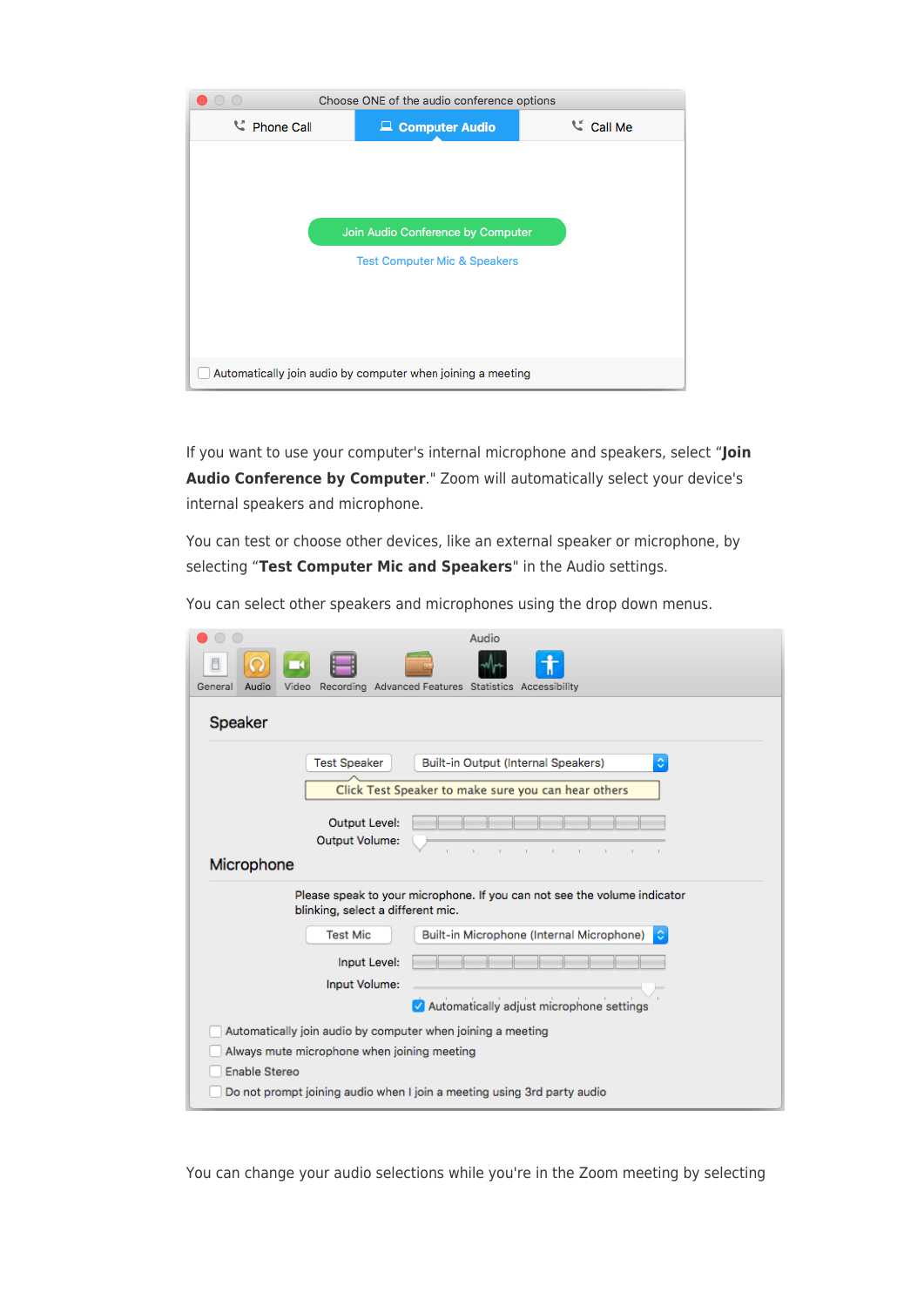the pop-up arrow next to the microphone icon on the bottom left corner of the Zoom meeting window.

|      | Select a Microphone<br>Same as System<br>Built-in Microphone (Internal Microphone)<br><b>USB audio CODEC</b> |  |  |  |
|------|--------------------------------------------------------------------------------------------------------------|--|--|--|
|      | <b>USB audio CODEC#1</b>                                                                                     |  |  |  |
|      | <b>Crestron Audio</b>                                                                                        |  |  |  |
|      | <b>Select a Speaker</b>                                                                                      |  |  |  |
|      | Same as System                                                                                               |  |  |  |
|      | <b>USB audio CODEC</b>                                                                                       |  |  |  |
|      | <b>Built-in Output (Internal Speakers)</b>                                                                   |  |  |  |
|      | USB audio CODEC#1                                                                                            |  |  |  |
|      | <b>Crestron Audio</b>                                                                                        |  |  |  |
|      | <b>Leave Computer Audio</b>                                                                                  |  |  |  |
|      | Audio Options                                                                                                |  |  |  |
| Mute | <b>Start Video</b>                                                                                           |  |  |  |

## Connecting a Camera

Select the "Start Video" Camera Icon on the bottom left corner of the Zoom Meeting screen.



You can choose cameras and adjust settings by selecting the pop-up arrow next to the Video Icon.



## Screen Sharing

You can share a screen or an application by selecting the green "Screen Share" Icon on the bottom center of the Zoom Meeting screen.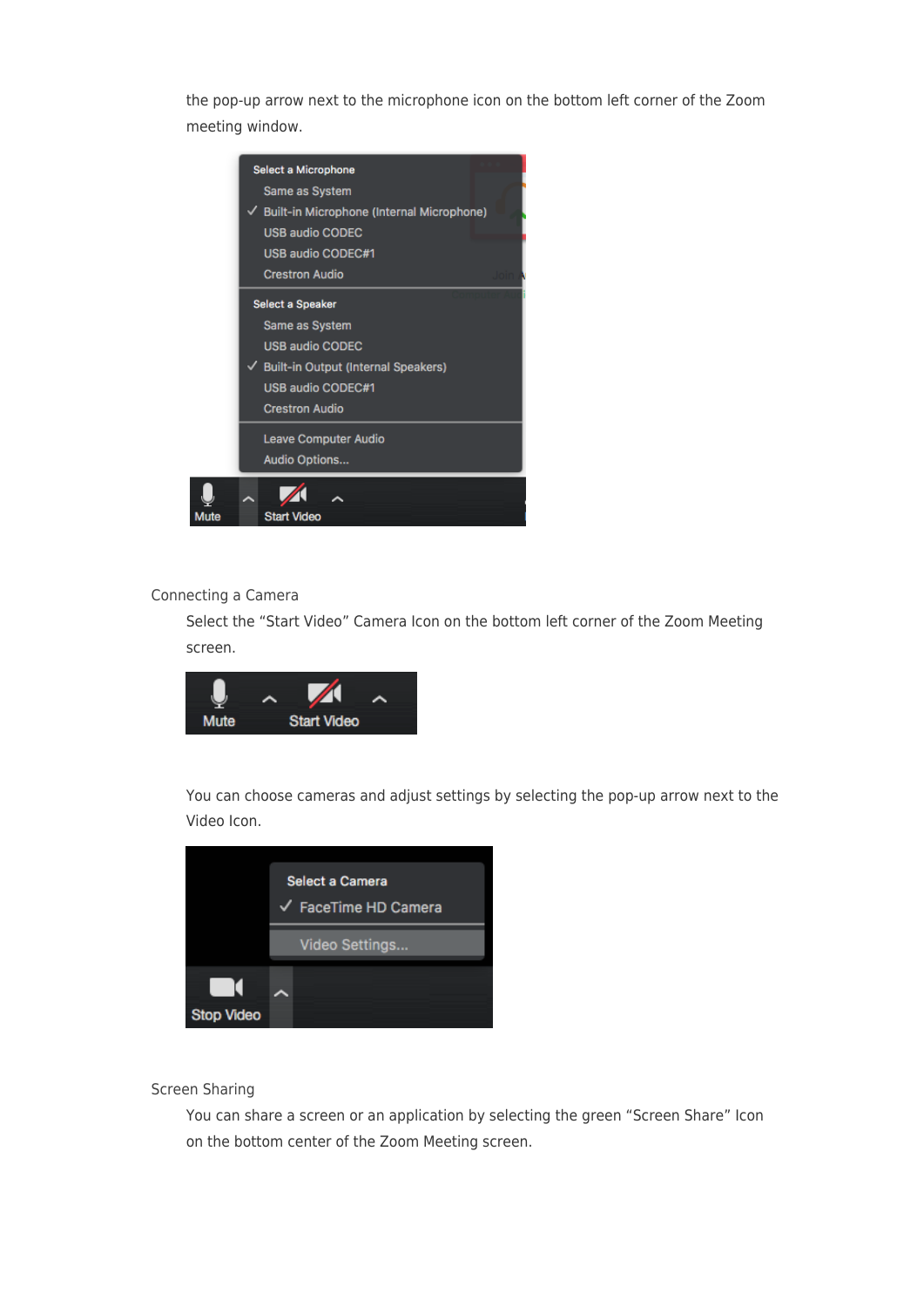

After selecting the Share Screen icon you will be able to select which of your windows or devices you'd like to share.

| $\bullet$ 00<br>Select a window or an application that you want to share |                                                                                                          |                                                                                                                       |                                                                                     |  |  |
|--------------------------------------------------------------------------|----------------------------------------------------------------------------------------------------------|-----------------------------------------------------------------------------------------------------------------------|-------------------------------------------------------------------------------------|--|--|
| ≣<br>Desktop 1                                                           | X<br>ш<br>۰<br>$\equiv$<br>c<br>e.<br>æ<br>$\mathbf{z}$<br>Desktop 2                                     | Whiteboard                                                                                                            | $\overline{\phantom{a}}$<br>⋤<br>Q<br>$\circ$<br>$\circ$<br>iPhone/iPad via AirPlay |  |  |
| $\circ$<br>iPhone/iPad via Cable                                         | <b>Source Control - Assista</b><br>X<br>$\mathbf{H} = -$<br>a.<br>$\cdots$<br>Google Chrome - Outside In | $\sim$<br><b>The Secretary</b><br><b>Stewin, Trains Int</b><br>ta ba<br><b>BULLER</b><br>Google Chrome - Morning Mail | $0 - 1$<br>$\sim$<br>$\blacktriangleright$<br>o<br>zoom.us - Zoom - Pro Account     |  |  |
|                                                                          |                                                                                                          |                                                                                                                       |                                                                                     |  |  |

Then select the blue "**Share Screen**" button on the bottom right corner.

Once sharing begins, there will be a green highlight around the chosen screen. A control bar will appear at the top center of your screen. You can pause screen sharing or stop screen sharing from the control bar.



If you want to share audio (play music or the sound from a video with the other meeting participants,) check the "**Share computer sound**" option on the bottom left.



\*We recommend that you DO NOT check off the "Optimize for full-screen video clip" option.\*